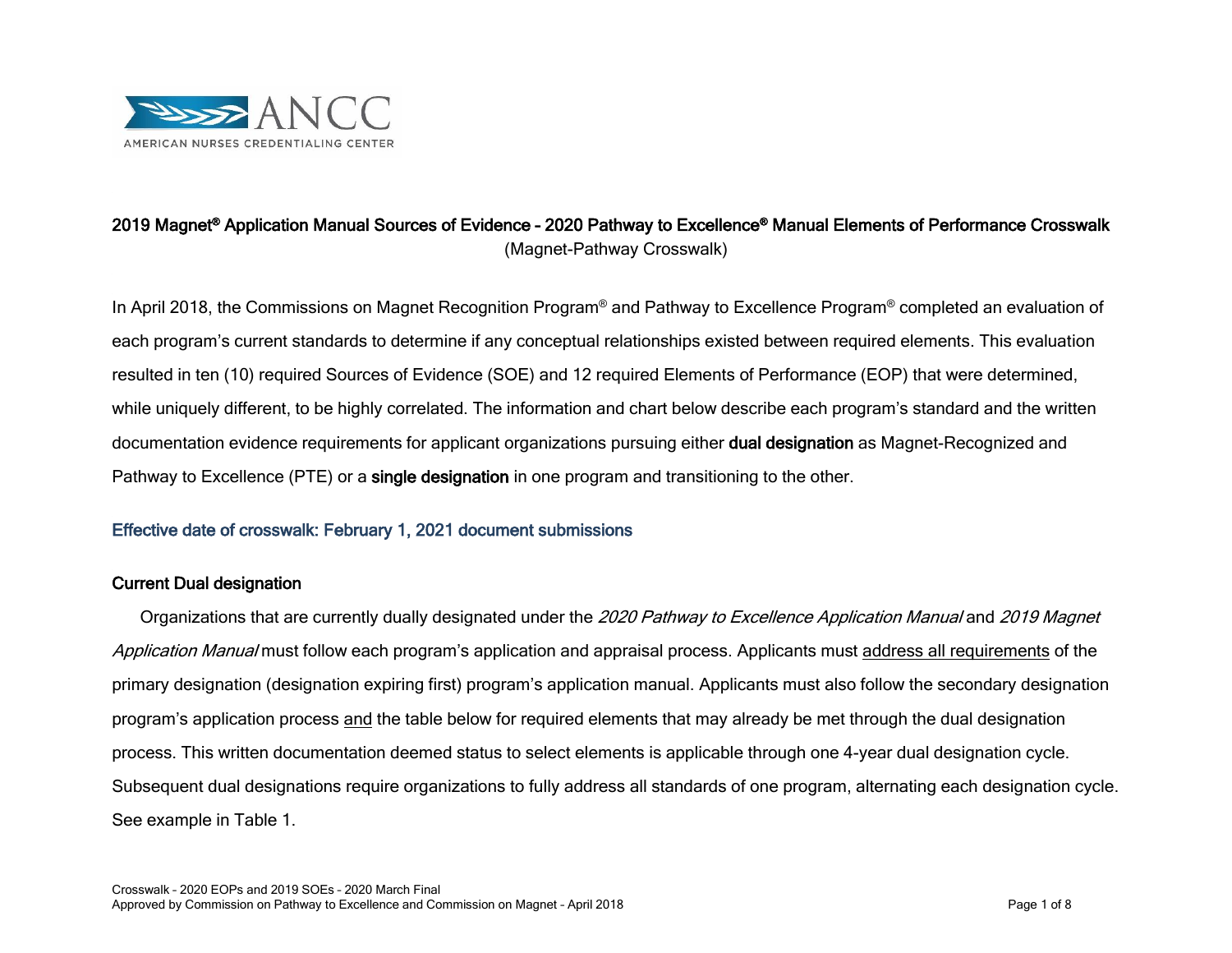Table 1. Example of current dual designation requirements

| DUAL designation #1 | Designation expiring first: PTE                        | Re-designation Magnet Recognition                                                  |  |
|---------------------|--------------------------------------------------------|------------------------------------------------------------------------------------|--|
| Hospital XYZ        | Address all PTE EOPs<br>-Submit ODF                    | Address Magnet SOEs with exceptions per<br>Crosswalk table below<br>-DDCT Required |  |
|                     |                                                        |                                                                                    |  |
|                     |                                                        |                                                                                    |  |
| DUAL designation #2 | Designation expiring first: Magnet Recognition Program | Re-designation: PTE                                                                |  |

#### New Dual Designation (never held simultaneous designations)

Organizations that are currently designated as Pathway or Magnet-Recognized and desire dual designation must follow each program's application and appraisal process. The organization must be currently designated in one program at time of Written Documentation submission for the second program. Extensions are honored as per policy however if the first program's current designation expires, it is no longer a dual designation and the applicant must address all standards as a single applicant for that program. The organization's current program designation must address all standards per that program's application manual. The second program's designation follows its program's application process and the table below for required standards that may already be met through the dual designation process. This by-pass approach to the written documentation phase standard is applicable through one 4-year dual designation cycle. Subsequent dual designations require organizations to fully address all standards of one program, alternating each designation cycle. See example in Table 2.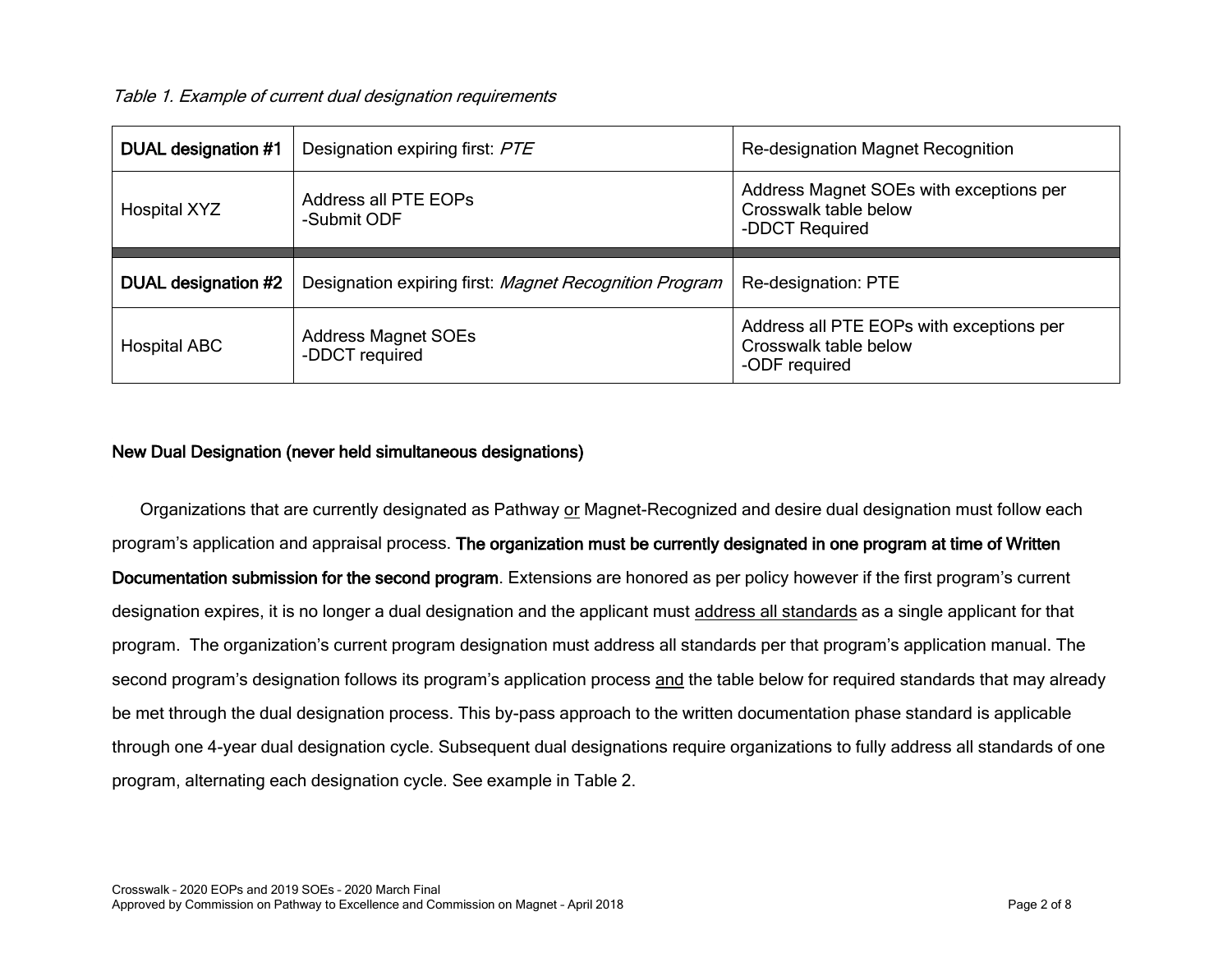Table 2. Example of new dual designation requirements

| <b>DUAL</b><br>designation #1 | <b>Documentation Deadline</b>                                                            | Current Designation: Magnet<br>Recognition          | Then apply for: PTE                                                            |
|-------------------------------|------------------------------------------------------------------------------------------|-----------------------------------------------------|--------------------------------------------------------------------------------|
| <b>Hospital XYZ</b>           | Must be currently<br>designated in one program<br>at time of documentation<br>submission | Address all Magnet SOEs<br>-Submit DDCT as required | Address PTE EOPs with exceptions per<br>Crosswalk table below<br>-ODF required |
|                               |                                                                                          |                                                     |                                                                                |
| <b>DUAL</b><br>designation #2 |                                                                                          | Current Designation: PTE                            | Then apply for: Magnet Recognition<br>Program                                  |

## Subsequent Dual Designations

Each dually designated organization must follow the policies and requirements of each respective program. Failure to remain designated (e.g., voluntary withdrawal, failure to reapply, evidence of non-compliance) in one program does not limit the organization from continuing designation (as a single applicant) in the second program. The written documentation standards by-pass process outlined in the crosswalk table below is the single benefit to organizational applicants seeking dual designation. The other steps in the appraisal process for each program remain.

Each Commission will determine designation based on the organization's proven ability to meet and sustain program requirements.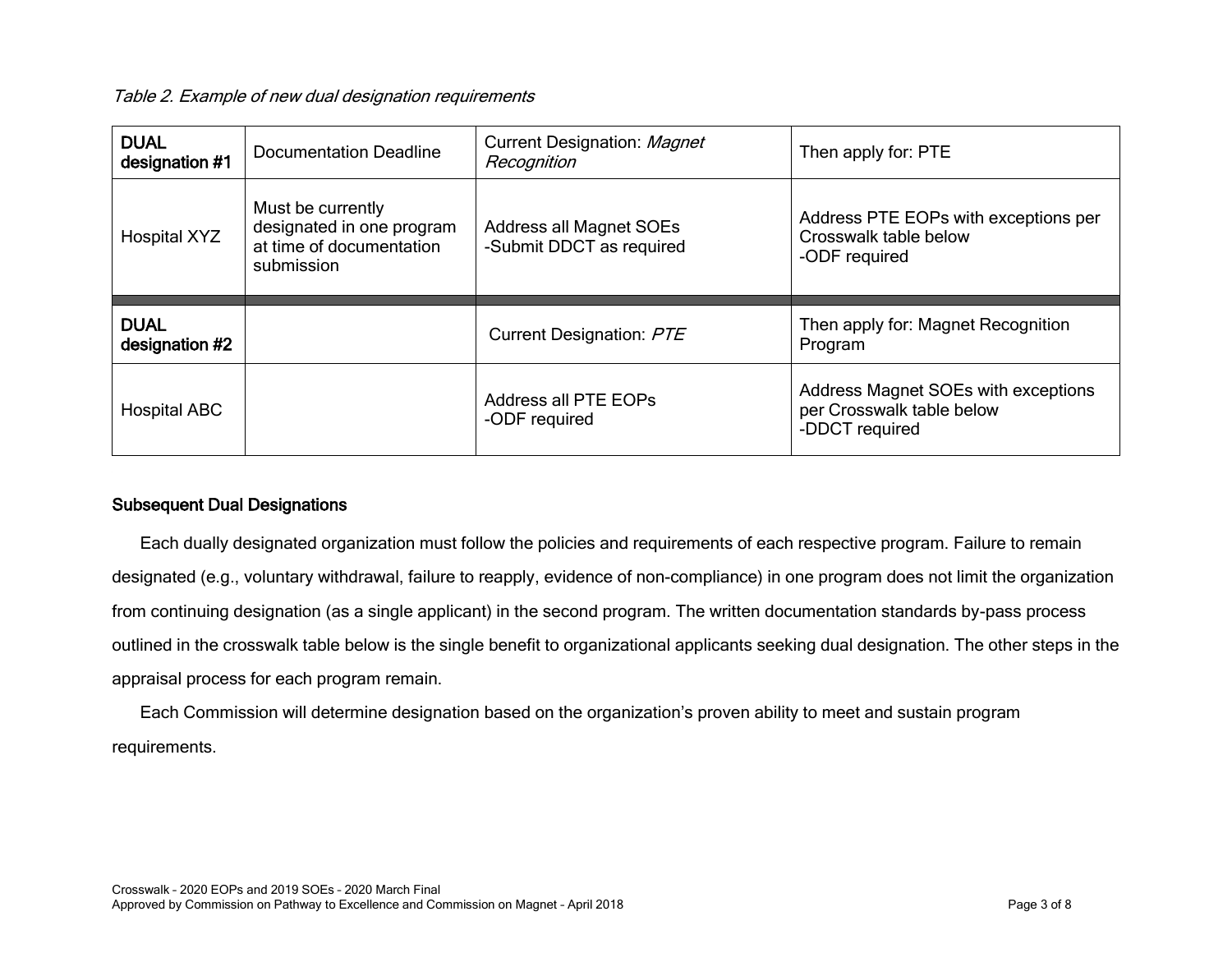# Magnet-Pathway Crosswalk Table

| <b>Topic</b>           | Pathway 2020 EOP (Element of Performance)                                                                                                                                                                                                                                                                                                                                                                                                                                                                                                                                                                                                                                                                                                                                         | <b>EOP</b> | Evidence<br>Requirements                                                | <b>SOE</b> | Magnet 2019 SOE (Sources of Evidence)                                                                                                                                                                                                                                                                                                                                                                                                                                                                                                                                                                                                                                                                                          |
|------------------------|-----------------------------------------------------------------------------------------------------------------------------------------------------------------------------------------------------------------------------------------------------------------------------------------------------------------------------------------------------------------------------------------------------------------------------------------------------------------------------------------------------------------------------------------------------------------------------------------------------------------------------------------------------------------------------------------------------------------------------------------------------------------------------------|------------|-------------------------------------------------------------------------|------------|--------------------------------------------------------------------------------------------------------------------------------------------------------------------------------------------------------------------------------------------------------------------------------------------------------------------------------------------------------------------------------------------------------------------------------------------------------------------------------------------------------------------------------------------------------------------------------------------------------------------------------------------------------------------------------------------------------------------------------|
| mentoring              | <b>EOP 6.7</b><br>a. Provide a narrative written by a direct care<br>nurse describing how he or she has been<br>mentored in the organization. Include a<br>description of a specific mentoring relationship<br>and how it influenced his or her professional<br>growth. Include dates of the mentoring<br>relationship within the required 36 month<br>timeframe.<br><b>AND</b><br>b. Provide a narrative written by a non-direct care<br>nurse describing how he or she has been<br>mentored in the organization. Include a<br>description of a specific mentoring relationship<br>and how it influenced his or her professional<br>growth. Include dates of the mentoring<br>relationship within the required 36 month<br>timeframe.                                            | 6.7        | Proof of<br>designation<br>meets this<br>standard for<br>either program | TL6        | TL6: Choose 3 of the following; one example must be<br>from ambulatory care setting, if applicable:<br>a. Provide one example, with supporting evidence, of<br>a mentoring plan or program for clinical nurse(s).<br>b. Provide one example, with supporting evidence, of<br>a mentoring plan or program for nurse managers.<br>c. Provide one example, with supporting evidence, of<br>a mentoring plan or program for AVPs/ nurse<br>directors (exclusive of nurse managers).<br>d. Provide one example, with supporting evidence, of<br>a mentoring plan or program for advanced practice<br>registered nurses (APRNs).<br>e. Provide one example, with supporting evidence, of<br>a mentoring plan or program for the CNO. |
| succession<br>planning | <b>EOP 6.8</b><br>a. Describe how the organization fosters the<br>growth of direct care nurses as emerging nurse<br>leaders within or outside of the organization.<br><b>AND</b><br>b. Provide an example of how the organization<br>fostered the growth of a direct care nurse who<br>aspired to be an emerging nurse leader. Include<br>the date(s) the organization fostered growth<br>within the required 36 month timeframe.<br><b>EOP 6.9</b><br>a. Describe how the organization uses<br>succession planning to develop nurses for a<br>nursing leadership role.<br><b>AND</b><br>b. Provide a narrative written by a nurse in a<br>leadership role describing how he or she<br>benefitted from the organization's leadership<br>succession planning as described in 6.9a. | 6.8<br>6.9 | Proof of<br>designation<br>meets this<br>standard for<br>either program | TL7        | <b>TL7:</b><br>Choose 3 of the following; one example must be from<br>ambulatory care setting, if applicable:<br>a. Provide one example, with supporting evidence, of<br>succession-planning activities for the nurse manager<br>role.<br>b. Provide one example, with supporting evidence, of<br>succession-planning activities for the APRN role.<br>c. Provide one example, with supporting evidence, of<br>succession-planning activities for the AVP/nurse<br>director role.<br>a. d. Provide one example, with supporting evidence,<br>of succession-planning activities for the CNO role.                                                                                                                               |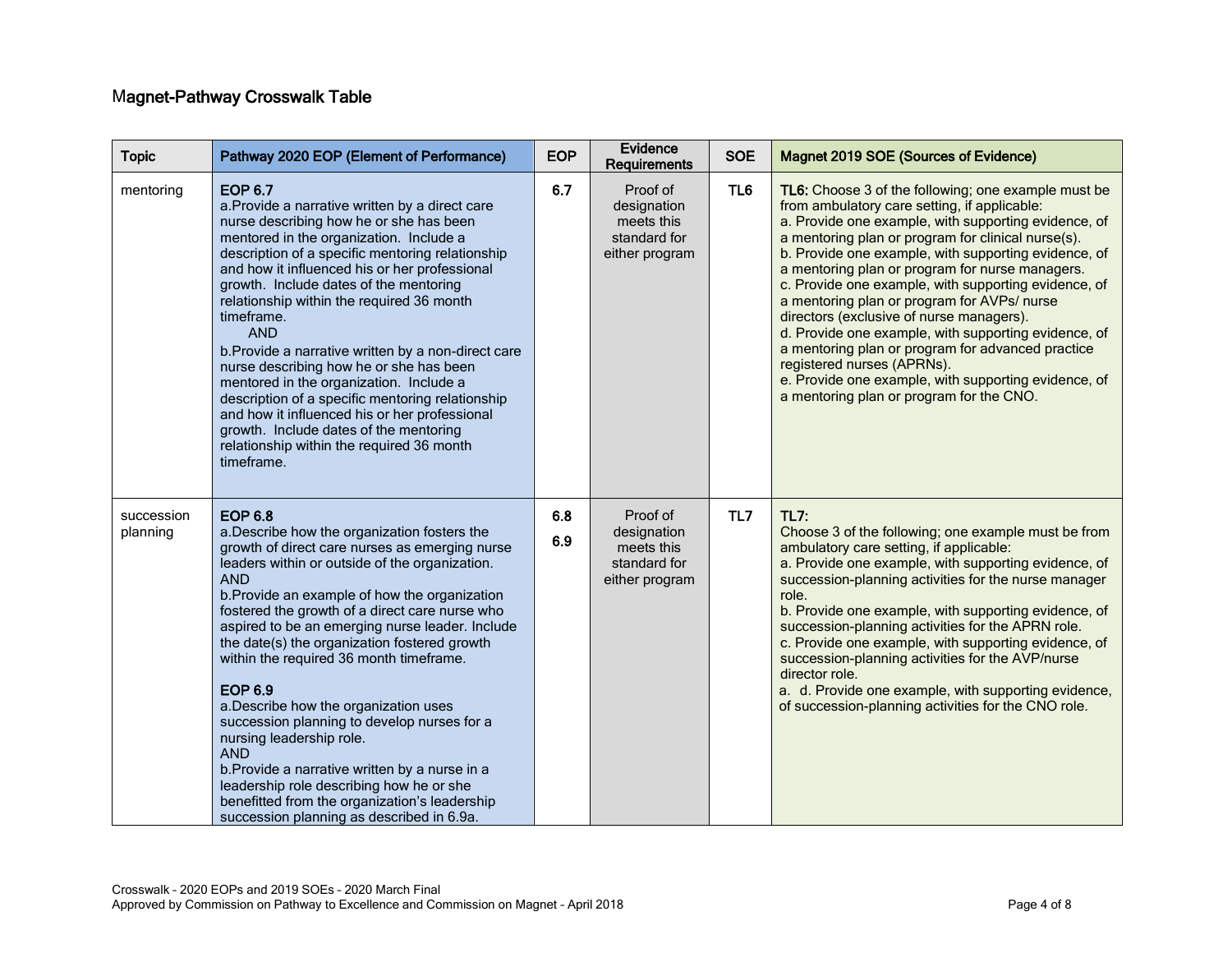| <b>Topic</b>               | Pathway 2020 EOP (Element of Performance)                                                                                                                                                                                                                                                                                                              | <b>EOP</b> | Evidence<br>Requirements                                                                                                                                  | <b>SOE</b>             | Magnet 2019 SOE (Sources of Evidence)                                                                                                                                                                                                                                                                                                                                                                                                                                                                                                                                                                                                                                                                                                                                                                                                                                                                                                                                                                                                                                                                                                                                                            |
|----------------------------|--------------------------------------------------------------------------------------------------------------------------------------------------------------------------------------------------------------------------------------------------------------------------------------------------------------------------------------------------------|------------|-----------------------------------------------------------------------------------------------------------------------------------------------------------|------------------------|--------------------------------------------------------------------------------------------------------------------------------------------------------------------------------------------------------------------------------------------------------------------------------------------------------------------------------------------------------------------------------------------------------------------------------------------------------------------------------------------------------------------------------------------------------------------------------------------------------------------------------------------------------------------------------------------------------------------------------------------------------------------------------------------------------------------------------------------------------------------------------------------------------------------------------------------------------------------------------------------------------------------------------------------------------------------------------------------------------------------------------------------------------------------------------------------------|
|                            | Include date the nurse was impacted by the<br>organization's leadership succession planning<br>within the required 36 month timeframe.                                                                                                                                                                                                                 |            |                                                                                                                                                           |                        |                                                                                                                                                                                                                                                                                                                                                                                                                                                                                                                                                                                                                                                                                                                                                                                                                                                                                                                                                                                                                                                                                                                                                                                                  |
| specialty<br>certification | <b>EOP 6.6</b><br>Describe how the organization supports direct<br>care nurses to pursue specialty certification.                                                                                                                                                                                                                                      | 6.6        | <b>Success Pays</b><br>enrollment<br>acceptable for<br>PTE but not<br>Magnet. Magnet<br>applicants must<br>address SE3.                                   | SE <sub>3</sub>        | <b>SE3:</b><br>a. Provide a description and supporting evidence of<br>the organization's action plan for registered nurses'<br>progress toward obtaining professional certification.                                                                                                                                                                                                                                                                                                                                                                                                                                                                                                                                                                                                                                                                                                                                                                                                                                                                                                                                                                                                             |
| transition to<br>practice  | <b>EOP 6.2</b><br>a.Describe the strategy(ies), other than<br>orientation, that the organization has in place for<br>newly graduated nurses to transition to practice.<br><b>AND</b><br>b. Provide a narrative written by a newly<br>graduated nurse describing how the strategy(ies)<br>described in 6.2a prepared them to transition to<br>practice. | 6.2a       | National<br>accreditation<br>acceptable for<br>PTE and<br>Magnet.<br>If not nationally<br>accredited<br>program, need<br>to address EOP<br>6.2 and/or SE9 | SE <sub>9</sub><br>(b) | <b>SE9:</b><br>a. Provide evidence of nationally accredited transition<br>to practice program<br><b>OR</b><br>Select three examples; for each example include the<br>six elements of the transition program:<br>b. Provide one example, with supporting<br>evidence that demonstrates the<br>effectiveness of the transition to practice program for<br>new graduate nurse(s).<br>c. Provide one example, with supporting<br>evidence that demonstrates the<br>effectiveness of the transition to practice program of a<br>newly hired experienced nurse into the nursing<br>practice environment.<br>d. Provide one example, with supporting<br>evidence that demonstrates the<br>effectiveness of the transition to practice program of a<br>nurse transferring within the organization to a new<br>nurse practice environment.<br>e. Provide one example, with supporting<br>evidence, which demonstrates the<br>effectiveness of the transition to practice program of<br>an APRN into the practice environment.<br>f. Provide one example, with supporting<br>evidence that demonstrates the<br>effectiveness of the transition to practice program of<br>nurse managers into the new role. |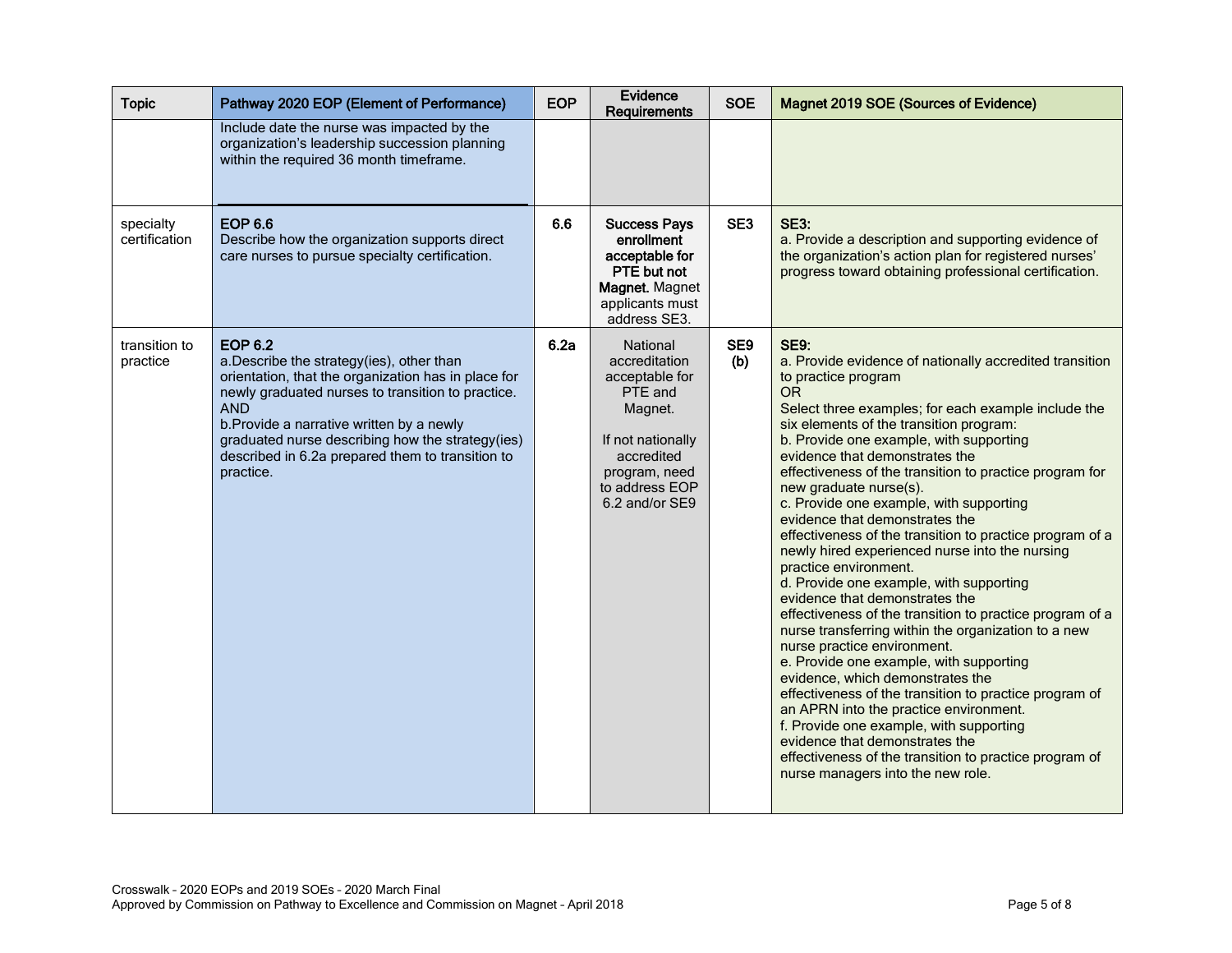| <b>Topic</b>                                   | Pathway 2020 EOP (Element of Performance)                                                                                                                                                                                                                                                                                                                                                                                                                                                                                                                                                                                                                                                                                                                                                                                                                     | <b>EOP</b> | Evidence<br>Requirements                                                | <b>SOE</b>      | Magnet 2019 SOE (Sources of Evidence)                                                                                                                                                                                                                                                                                                                                                                                                                                                                                                                                                    |
|------------------------------------------------|---------------------------------------------------------------------------------------------------------------------------------------------------------------------------------------------------------------------------------------------------------------------------------------------------------------------------------------------------------------------------------------------------------------------------------------------------------------------------------------------------------------------------------------------------------------------------------------------------------------------------------------------------------------------------------------------------------------------------------------------------------------------------------------------------------------------------------------------------------------|------------|-------------------------------------------------------------------------|-----------------|------------------------------------------------------------------------------------------------------------------------------------------------------------------------------------------------------------------------------------------------------------------------------------------------------------------------------------------------------------------------------------------------------------------------------------------------------------------------------------------------------------------------------------------------------------------------------------------|
| community,<br>population<br>health             | <b>EOP 4.9</b><br>a. Describe how the organization contributes to<br>improving population health.<br><b>AND</b><br>b. Provide one example of how nurse's (nurses')<br>contribution has impacted a specific<br>population. Include the date of the contribution<br>within the required 36 month timeframe.<br><b>EOP 5.6</b><br>a. Describe how the organization supports and<br>recognizes nurses' involvement in community<br>volunteer activities.<br><b>AND</b><br>b. Provide a narrative written by a nurse that is in<br>line with the description provided for 5.6a about<br>his or her experience with community volunteer<br>activity(ies), including (1) the activity, (2) his or<br>her perceived impact on the community, and (3)<br>the support from the organization. Include date of<br>activity(ies) within the required 36 month<br>timeframe | 4.9<br>5.6 | Proof of<br>designation<br>meets this<br>standard for<br>either program | <b>SE10</b>     | <b>SE10:</b><br>a. Provide one example, with supporting<br>evidence, of the organization's support of a nurse or<br>nurses who volunteer(s) in a local or regional<br>community healthcare initiative which aligns with<br>Healthy People 2020, Healthy People 2030, or the<br>United Nations' Sustainable Development Goals.<br><b>AND</b><br>b. Provide one example, with supporting<br>evidence, of the organization's support of a clinical<br>nurse or clinical nurses who<br>volunteer(s) in a population health outreach<br>a <sub>z</sub><br>initiative, either local or global. |
| Inter-<br>professional<br>care<br>coordination | <b>EOP 3.7</b><br>Describe how interprofessional decision-making<br>is used in the process to transition patients from<br>one level of care to another.                                                                                                                                                                                                                                                                                                                                                                                                                                                                                                                                                                                                                                                                                                       | 3.7        | Proof of<br>designation<br>meets this<br>standard for<br>either program | EP <sub>5</sub> | <b>EP5:</b><br>a. Provide one example with supporting evidence, of<br>nurses' participation in interprofessional collaborative<br>practice to ensure coordination of care across the<br>spectrum of healthcare services                                                                                                                                                                                                                                                                                                                                                                  |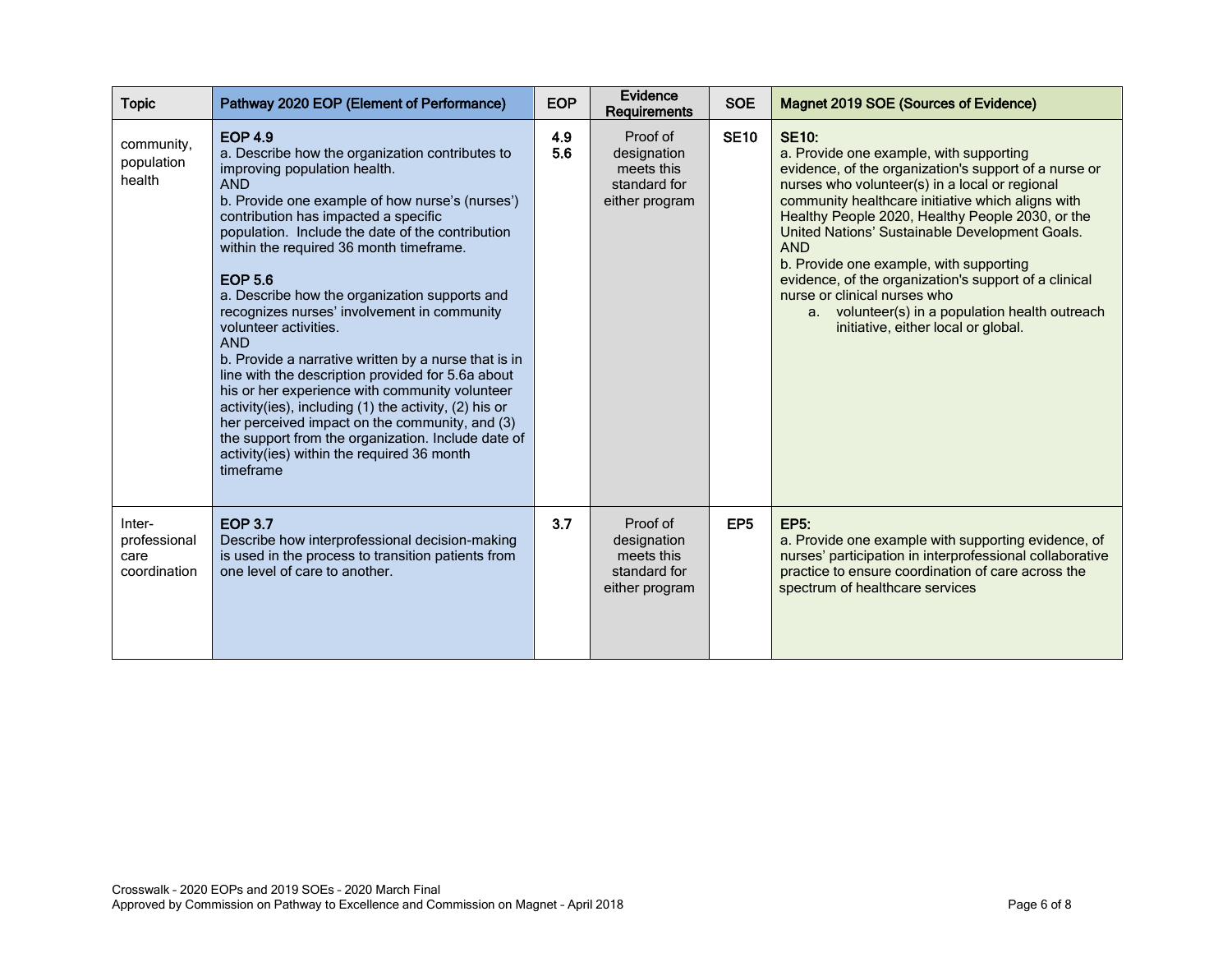| <b>Topic</b>          | Pathway 2020 EOP (Element of Performance)                                                                                                                                                                                                                                                                                                                                                                                                                                             | <b>EOP</b> | Evidence<br>Requirements                                                                            | <b>SOE</b>             | Magnet 2019 SOE (Sources of Evidence)                                                                                                                                                                                                                                                                                                                                                                                                                                                                                                                                                                                                                                                                                                                                                                                                                                                                                                                                                                                                                                                                                                                                                                                                                                                                                            |
|-----------------------|---------------------------------------------------------------------------------------------------------------------------------------------------------------------------------------------------------------------------------------------------------------------------------------------------------------------------------------------------------------------------------------------------------------------------------------------------------------------------------------|------------|-----------------------------------------------------------------------------------------------------|------------------------|----------------------------------------------------------------------------------------------------------------------------------------------------------------------------------------------------------------------------------------------------------------------------------------------------------------------------------------------------------------------------------------------------------------------------------------------------------------------------------------------------------------------------------------------------------------------------------------------------------------------------------------------------------------------------------------------------------------------------------------------------------------------------------------------------------------------------------------------------------------------------------------------------------------------------------------------------------------------------------------------------------------------------------------------------------------------------------------------------------------------------------------------------------------------------------------------------------------------------------------------------------------------------------------------------------------------------------|
| performance<br>review | <b>EOP 2.8</b><br>a. Describe how feedback from peers or direct<br>report staff is incorporated into the performance<br>evaluation of nurses in leadership roles.<br><b>AND</b><br>b. Provide documented evidence of a completed<br>performance evaluation for a nurse in a<br>leadership role that clearly identifies where<br>feedback from peer(s) or direct report staff is<br>included.                                                                                          | 2.8        | Magnet<br>designation<br>meets PTE<br>EOP 2.8.<br><b>Magnet</b><br>applicants must<br>address EP11. | <b>EP11</b><br>$(a-d)$ | EP11:<br>Choose three of the following:<br>a. Provide one example, with supporting evidence, of<br>the use of periodic formal performance review for the<br>CNO that includes a self-appraisal and peer feedback<br>process demonstrating a plan for<br>professional development.<br>b. Provide one example, with supporting evidence, of<br>the use of periodic formal performance review for an<br>AVP/nurse director that includes a self-appraisal and<br>peer feedback process demonstrating a plan for<br>professional development.<br>c. Provide one example, with supporting evidence, of<br>the use of periodic formal performance review for a<br>nurse manager that includes a self-appraisal and<br>peer feedback process demonstrating a plan for<br>professional development.<br>d. Provide one example, with supporting evidence, of<br>the use of periodic formal performance review for an<br>advanced practice registered nurse (APRN) that<br>includes a self-appraisal and peer feedback<br>process demonstrating a plan for<br>professional development.<br>e. Provide one example, with supporting evidence, of<br>the use of periodic formal performance review for a<br>clinical nurse that includes a self-appraisal and peer<br>feedback process demonstrating a plan for<br>professional development. |
| decision<br>authority | <b>EOP 1.3</b><br>Provide one example of a change in nursing<br>practice that was the result of a shared<br>governance initiative. Include:<br>1. why the nursing practice change was<br>recommended;<br>2. how that nursing practice change was based<br>on published evidence;<br>3. a description of the new practice;<br>4. author, year, source, and title of<br>bibliographical reference(s) for the<br>published research finding or evidence used to<br>make this change; and | 1.3        | Proof of<br>designation<br>meets this<br>standard for<br>either program                             | <b>EP12</b>            | <b>EP12:</b><br>a. Provide one example, with supporting evidence, of<br>clinical nurses having the authority and freedom to<br>make nursing care decisions, within the full scope of<br>their nursing practice.                                                                                                                                                                                                                                                                                                                                                                                                                                                                                                                                                                                                                                                                                                                                                                                                                                                                                                                                                                                                                                                                                                                  |